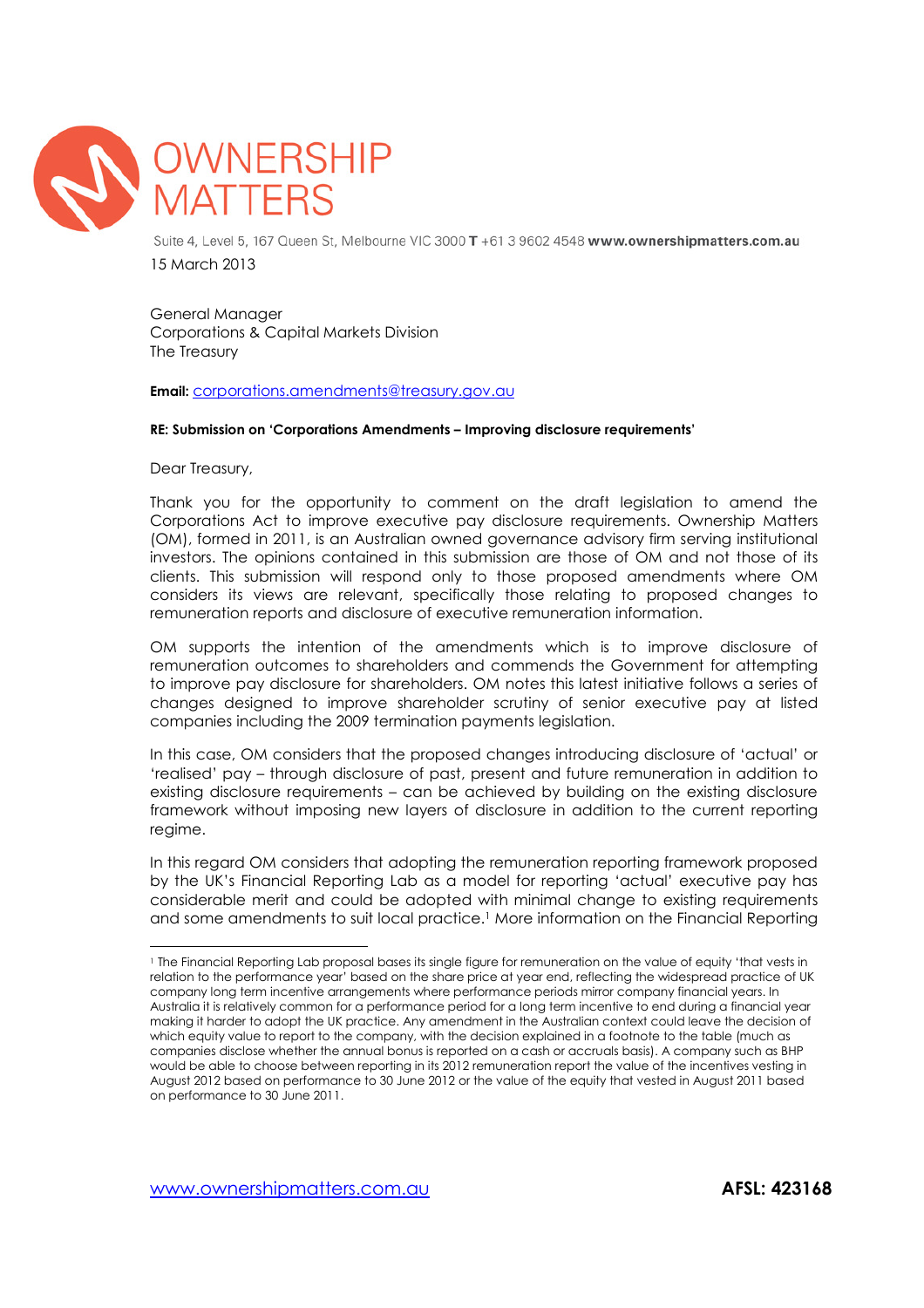Lab's proposal is available at https://frc.org.uk/Our-Work/Publications/Financial-Reporting-Lab/A-single-figure-for-remuneration.aspx.

A disclosure regime building on the Lab's proposal would minimise confusion by retaining much of the existing framework other than removing the requirement for the remuneration report to disclose the value of share based payments in accordance with AASB 2. This requirement is, from OM's experience, the source of almost all the confusion over executive remuneration disclosure arising from the statutory reporting regime. Its replacement with a value reflecting the value of equity incentives at vesting or exercise would capture the perceived need for 'actual' pay disclosure reflected in the proposed legislation while future pay would be captured by the existing requirement under the Act to report equity incentives granted during a financial year but instead valued using the face value of shares at grant date.2 The scope of the legislative changes required would be minimal and would largely relate to defining the value of equity at vesting and grant and removing the requirement in the Corporations Act and the Regulations to value equity incentives in accordance with accounting standards in the remuneration report.

In relation to the specifics of the proposed legislation:

- Remuneration governance framework: The proposed s.300A(1)(aa) requiring disclosure of a company's framework for setting executive pay would provide minimal additional information to shareholders. This is because many companies already provide this information voluntarily and those companies who do not provide this information are unlikely to disclose meaningful information in response to the legislative change and will instead simply rely on boilerplate disclosure often produced by professional advisors.
- **Options:** OM supports this change. The removal of the requirements to report the value of options that lapsed during a financial year and the proportion of remuneration consisting of options will reduce meaningless disclosure. The new proposed requirement to specify the year of grant for the options that lapsed during a financial year will also aid shareholders in determining the actual remuneration received and forfeited by executives.
- **Benefits on termination:** OM supports this change. The proposed section 300A(1)(ea) will improve the information provided to shareholders on the total potential entitlements an individual executive may receive, and should reduce the number of payments made to executives on termination that appear to have been made under previously undisclosed contractual entitlements. OM would support an additional requirement, similar to that required for US companies, where companies would be required to disclose the dollar amount an executive would receive on retirement, a change of control or for termination without cause – either at the individual or the company's initiative - as at the company's financial year end for all executive KMP in office as at year end. This would allow shareholders to assess the potential liabilities a company may incur on a change of management or in the event of a change of control.
- **Remuneration outcomes:** OM does not consider that the proposed new section 300A(1)(ca) as presently drafted would increase shareholder understanding of the

 $\overline{a}$ 

<sup>2</sup> The Government could consult over a simple mechanism for valuing exercise price options and similar instruments such as 'share acquisition rights' such as using a 'deemed' value similar to those used for income tax purposes.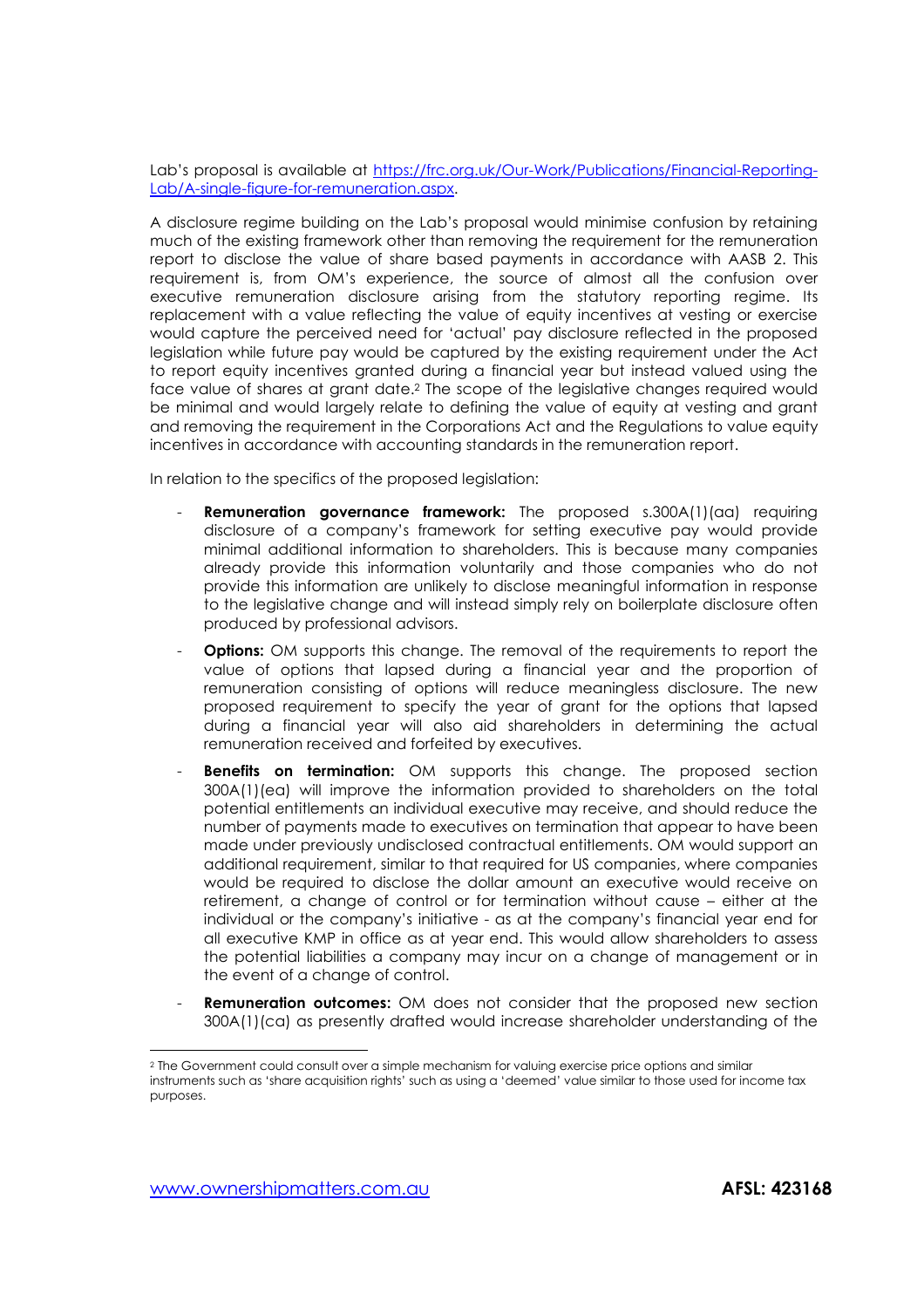actual and potential remuneration for senior executives and directors of listed Australian companies. This is because the requirements are in addition to the existing statutory pay disclosure requirements – which will increase the length and complexity of remuneration reports, contrary to the Government's intention – and because of the lack of guidance over what constitutes 'past', 'present' and 'future' remuneration.

- As an example of this confusion the present Act defines remuneration with reference to accounting standards. This potentially allows a company to report the value of past remuneration received on equity vesting using the grant date fair value calculated under AASB 2 and not the actual value of shares received as shown in this example: During the year the CEO of company X received 1 million shares on vesting which had a fair value at grant of \$1.23 and a value at vesting of \$6.50 (based on the closing share price at the vesting date). It would be arguably open to the company to disclose \$1.23 million in past remuneration as the value of remuneration received calculated in accordance with accounting standards and not the realised remuneration of \$6.5 million.
- The 'past', 'present' and 'future' pay model developed by CAMAC for most listed companies simply re-presents information already disclosed in the remuneration report.3 Past remuneration will include the cash bonus accrued for the prior year as well any retention or 'non-standard' cash payments from prior years that vested during the year. These payments are usually reported in the statutory pay table. Past pay will also include any equity granted in past years that vested during the year (presently reported under s. 300A(1)(e)(iii) and Regulation 2M.3.03(1)(15&16)) while present remuneration will include fixed pay. Future remuneration will consist of the cash bonus accrued for the current financial year to be paid following year end, usually reported in the current statutory pay table, any other payments vesting in the future and any equity granted during the year (reported already under Regulation 2M.3.03(1)(15)). The repackaging of these existing disclosures will simply lengthen the remuneration report and increase, not decrease, complexity.
- **Clawback:** OM supports this change. The proposed amendment will simply require a listed company to disclose whether it has clawed back past remuneration paid to KMP upon discovery of a material financial misstatement in any of the last three year financial years, and if no clawback has occurred, why not. OM notes there appears to be considerable confusion surrounding this proposed amendment which is simply mandates an 'if not, why not' disclosure rather than a requirement for companies to actually develop clawback arrangements.
- The proposed reporting requirement contained in the amendment is however triggered only in a very narrow set of circumstances – a material restatement of past accounts, with materiality based on the accounting standard definition. OM notes this set of circumstances arises very seldom and is likely to be interpreted in such a narrow way that the section will seldom be triggered. As an example it is unlikely that a reduction in the carrying value of an asset acquired during the past three years would constitute a 'material misstatement or omission'.

 $\overline{a}$ 

<sup>3</sup> The only companies where actual pay received cannot be determined through existing remuneration disclosures are those that operate deferred cash bonus plans vesting over multiple years where the amount of cash is indexed to a non-standard and non-visible rate, such as movements in a portfolio of listed or unlisted securities. Among large Australian listed companies only Macquarie falls into this category.